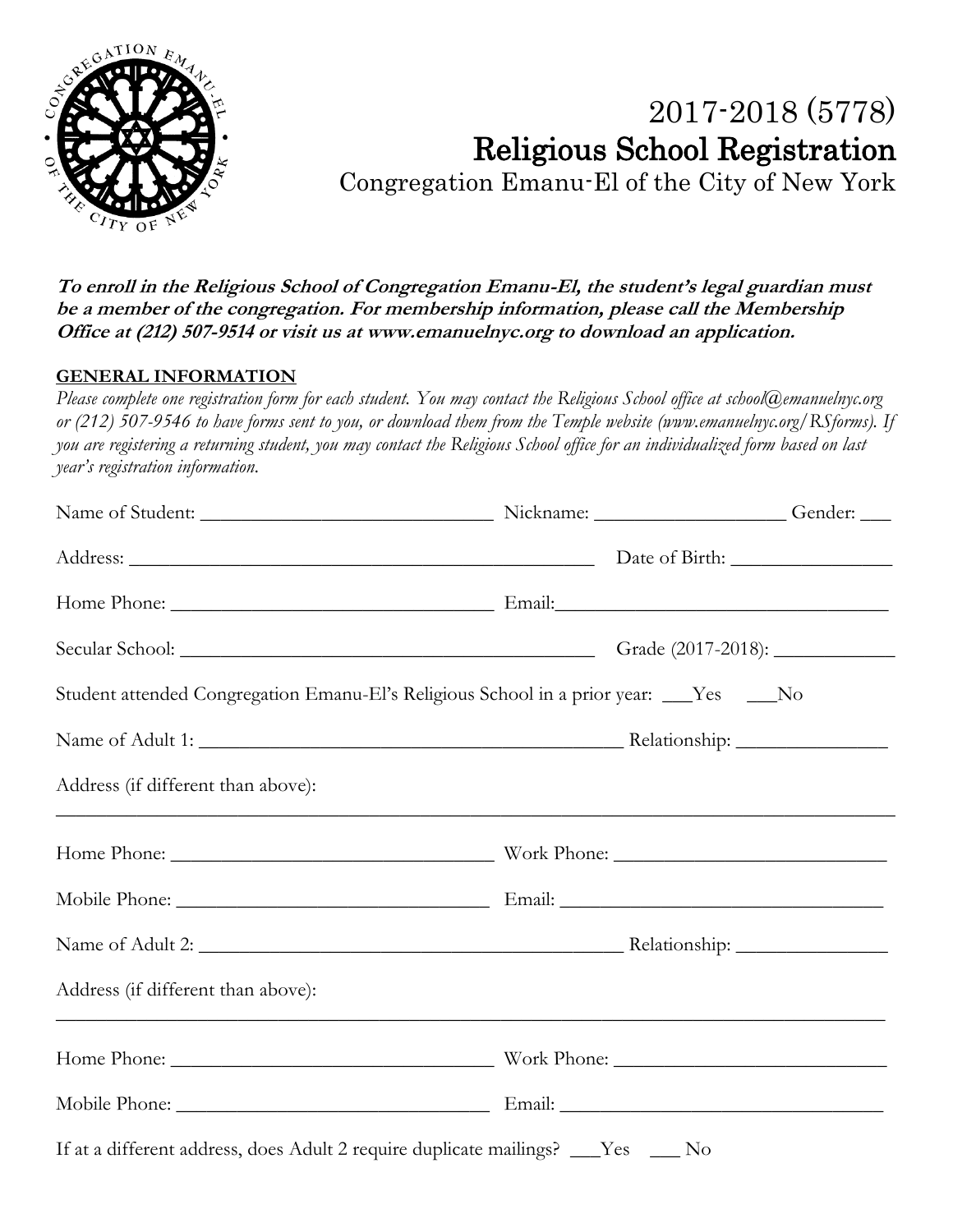#### **EMERGENCY CONTACT INFORMATION**

*In case of emergency, Congregation Emanu-El will contact Adults 1 and 2 listed above. If there are additional Emergency Contacts, please provide the information here:*

| Best method(s) of contact: ___ Home Phone ___ Mobile Phone ___ Email ___ Other |
|--------------------------------------------------------------------------------|
|                                                                                |
|                                                                                |
| Best method(s) of contact: ___ Home Phone ___ Mobile Phone ___ Email ___ Other |
|                                                                                |
|                                                                                |

### **MEDICAL INFORMATION**

*Please remember to inform the Religious School office if there are changes in the student's health over the course of the year. All medical information is kept strictly confidential.*

In the event no one can be reached, I give permission for the staff of Congregation Emanu-El to take whatever emergency measures are necessary: \_\_\_Yes \_\_\_ No

\_\_\_\_\_\_\_\_\_\_\_\_\_\_\_\_\_\_\_\_\_\_\_\_\_\_\_\_\_\_\_\_\_\_\_\_\_\_\_\_\_\_\_\_\_\_\_\_\_\_\_\_\_\_\_\_\_\_\_\_\_\_\_\_\_\_\_\_\_\_\_\_\_\_\_\_

Is your child regularly on any medication? \_\_\_Yes \_\_\_ No

If yes, please describe:

School personnel are not permitted to administer medication to students; if your child will require the above medication during Religious School hours, please detail the method by which your child will receive this medication:

\_\_\_\_\_\_\_\_\_\_\_\_\_\_\_\_\_\_\_\_\_\_\_\_\_\_\_\_\_\_\_\_\_\_\_\_\_\_\_\_\_\_\_\_\_\_\_\_\_\_\_\_\_\_\_\_\_\_\_\_\_\_\_\_\_\_\_\_\_\_\_\_\_\_\_\_\_\_\_\_\_\_\_

\_\_\_\_\_\_\_\_\_\_\_\_\_\_\_\_\_\_\_\_\_\_\_\_\_\_\_\_\_\_\_\_\_\_\_\_\_\_\_\_\_\_\_\_\_\_\_\_\_\_\_\_\_\_\_\_\_\_\_\_\_\_\_\_\_\_\_\_\_\_\_\_\_\_\_\_\_\_\_\_\_\_\_

Please describe any allergies or special medical conditions: \_\_\_\_\_\_\_\_\_\_\_\_\_\_\_\_\_\_\_\_\_\_\_\_\_\_\_\_\_\_\_\_\_\_\_\_\_

In the unlikely event of a medical emergency while your child is in school, please provide the following information:

| Physician<br>Name:<br>.<br>the contract of the contract of the contract of | Number:<br>'none<br>_____ |  |
|----------------------------------------------------------------------------|---------------------------|--|
|                                                                            |                           |  |

**Sign here to indicate that all medical information is clear and accurate:** \_\_\_\_\_\_\_\_\_\_\_\_\_\_\_\_\_\_\_\_\_\_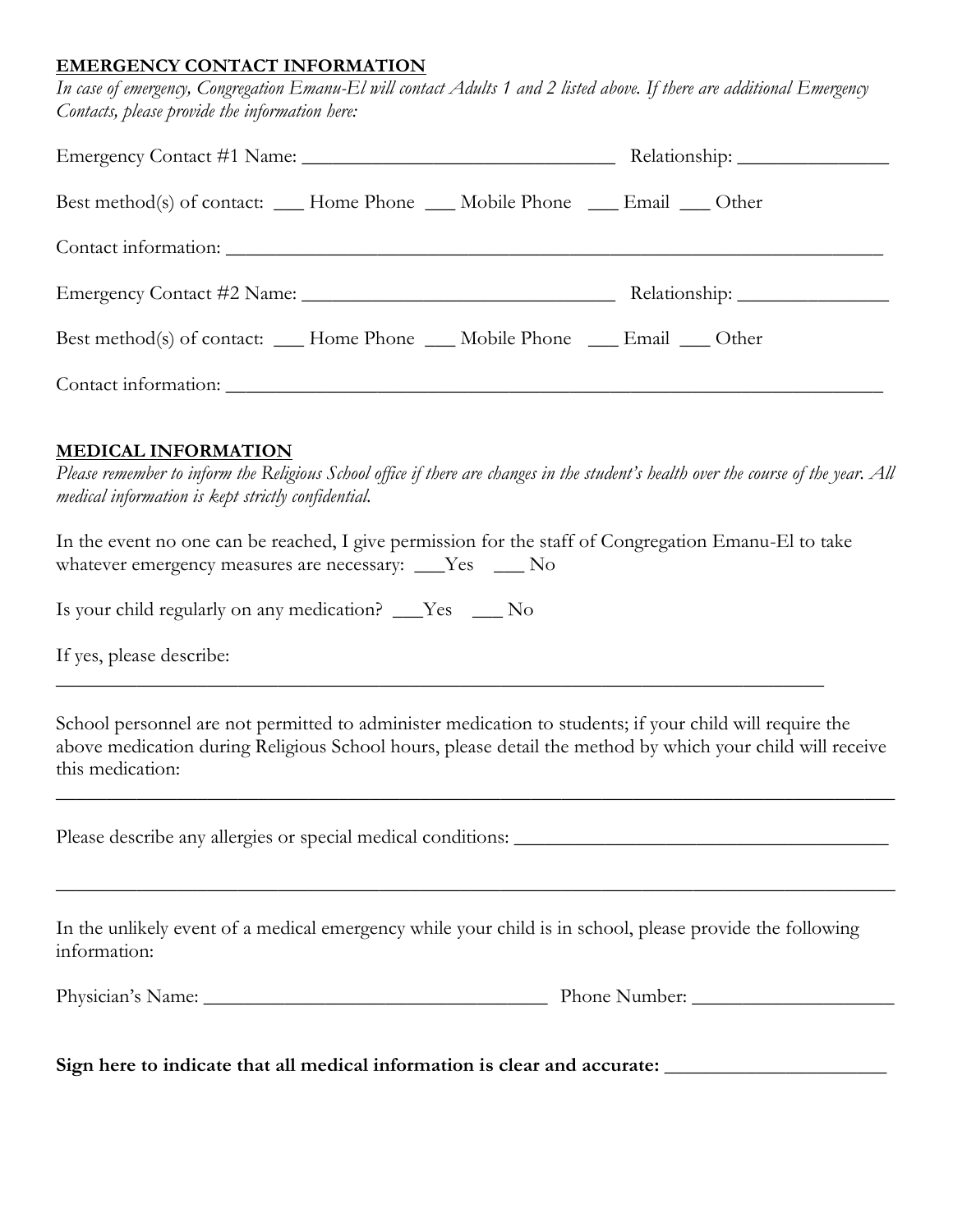## **STUDENT PLACEMENT INFORMATION**

*Students in grades* **Pre-K-6** *attend one day a week, either on Sundays or Mondays.* **Seventh graders** *participate in Mitzvah Corps, attending learning and reflection sessions during school hours on Sundays or Mondays; action sessions meet according to a special calendar.* **Eighth graders** *participate in Tzedek League twice monthly. Full Religious School, Mitzvah Corps and Tzedek League calendars will be available in August.*

Please register my child for Religious School as follows:

| $\frac{1}{2}$ Sundays, 9:30 A.M. – 12 P.M. (PreK-6 <sup>th</sup> grade) | Mitzvah Corps, Sunday/Monday (7 <sup>th</sup> grade)       |
|-------------------------------------------------------------------------|------------------------------------------------------------|
| $\_\_\_\$ Mondays, 4 P.M. – 6 P.M. (PreK-6 <sup>th</sup> grade)         | $\frac{1}{\sqrt{2}}$ Tzedek League (8 <sup>th</sup> grade) |

*To build classroom community, we endeavor to honor students' requests to be placed with friends.* My child would prefer to be placed in the same class as one of the following students: \_\_\_\_\_\_\_\_\_\_\_\_\_\_\_\_\_\_\_\_\_\_\_\_\_\_\_\_\_\_\_\_\_\_\_\_\_\_\_\_\_\_\_\_\_\_\_\_\_\_\_\_\_\_\_\_\_\_\_\_\_\_\_\_\_\_\_\_\_\_\_\_\_\_\_\_\_\_\_\_\_\_\_

My child has prior knowledge of Hebrew: \_\_\_Yes \_\_\_No If yes, please describe: \_\_\_\_\_\_\_\_\_\_\_\_\_\_\_\_\_\_\_\_\_\_\_\_\_\_\_\_\_\_\_\_

If there are any special learning needs, issues or other concerns regarding your child that you would like to confidentially share with us, please check here: \_\_\_\_

A good time for you to be reached to discuss this matter is: \_\_\_\_\_\_\_\_\_\_\_\_\_\_\_\_\_\_\_\_\_\_\_\_\_\_\_\_\_\_\_\_\_\_\_\_

# **RELIGIOUS SCHOOL DISMISSAL INFORMATION**

*We are committed to ensuring the safety of our students at all times while at Congregation Emanu-El. No student will be allowed to leave Religious School unaccompanied by an adult, unless permission is given below.*

\_\_\_My child has my permission to leave Religious School unescorted at the end of the day.

\_\_\_My child is only allowed to leave Religious School escorted by an adult. In addition to Adult 1 & 2 indicated on Page 1 of this registration form, please let my child leave with the following adults:

| Name: | Phone Number: | Relationship: |
|-------|---------------|---------------|
| Name: | Phone Number: | Relationship: |
| Name: | Phone Number: | Relationship: |

### **ONLINE HEBREW ENRICHMENT**

We offer weekly one-on-one Hebrew sessions with our faculty outside of Religious School hours, via Skype, free-of-charge. For more information, check here \_\_\_\_.

### **FAMILY ISRAEL TRIP**

Join Rabbi Joshua Davidson, Saul Kaiserman, and their families for an unforgettable 10 day journey. December 23, 2018 – January 1, 2019. For more information, check here \_\_\_\_.

### **ADULT VOLUNTEER OPPORTUNITIES**

Please contact me regarding the following volunteer opportunities for adults:

- \_\_\_ Volunteering in the Religious School \_\_\_ Volunteering at Family Programs
	- (while your child is in school) (outside of school hours)
	- \_\_\_ Parent Ambassadors \_\_\_ Tikkun Olam Committee/Mitzvah Day Activities

Describe any skill, area of expertise or resource you or a member of your family could offer the Religious School community:

\_\_\_\_\_\_\_\_\_\_\_\_\_\_\_\_\_\_\_\_\_\_\_\_\_\_\_\_\_\_\_\_\_\_\_\_\_\_\_\_\_\_\_\_\_\_\_\_\_\_\_\_\_\_\_\_\_\_\_\_\_\_\_\_\_\_\_\_\_\_\_\_\_\_\_\_\_\_\_\_\_\_\_